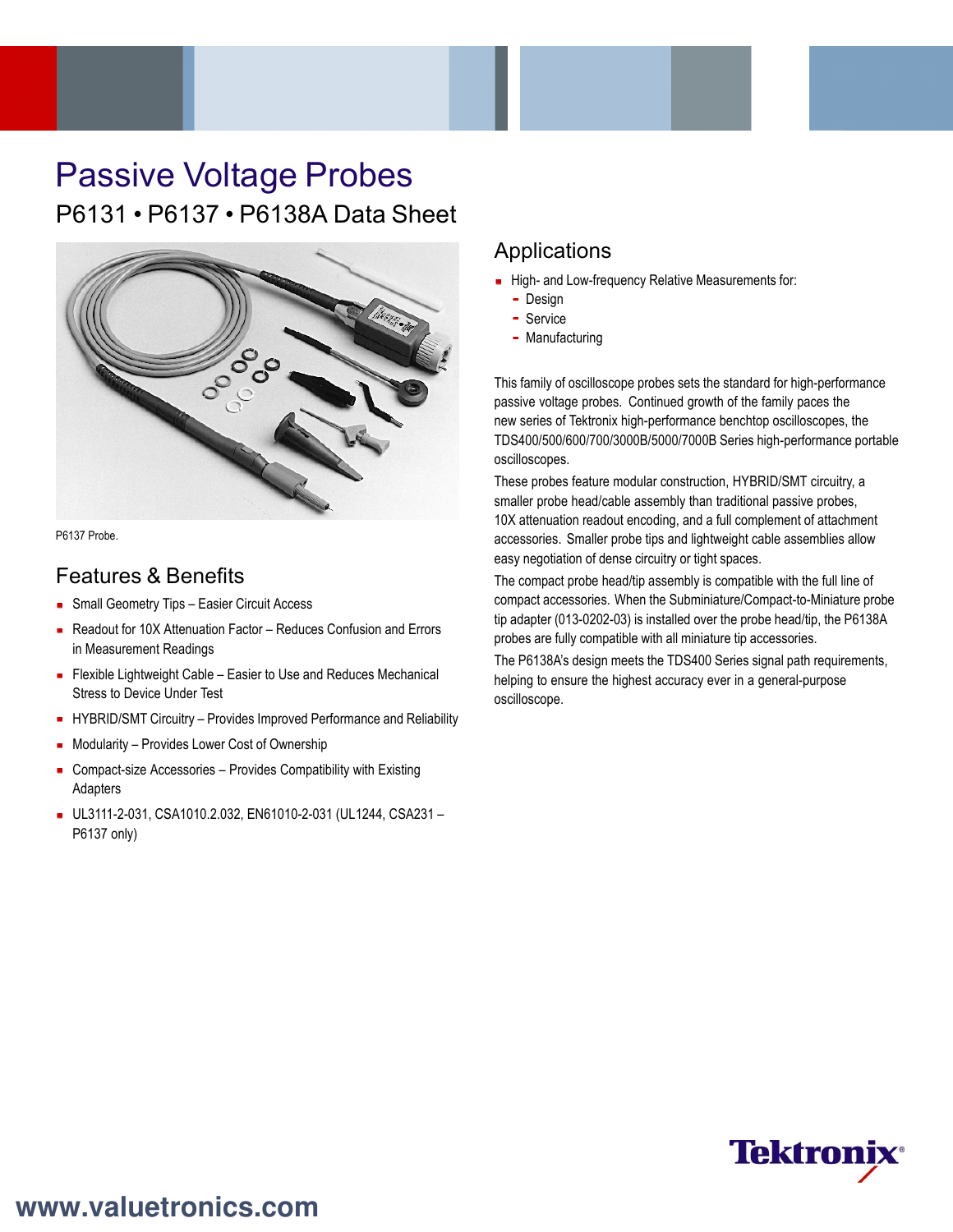# **Characteristics**

| <b>Type</b> | Cable<br>Length in<br><b>Meters</b> | <b>Bandwidth</b><br>MHz | Atten.          | Comp.<br>Range pF | Input C pF | <b>Resistance</b><br>МΩ | System Input Input Voltage | Readout<br><b>ID/Ground</b><br>Ref. | Scope/<br><b>Product</b><br>Compatibility                           |
|-------------|-------------------------------------|-------------------------|-----------------|-------------------|------------|-------------------------|----------------------------|-------------------------------------|---------------------------------------------------------------------|
| P6131       | 1.3                                 | 300                     | 10X             | 14 to 18          | 10.8       | 10                      | 150 V <sub>RMS</sub> CATII | Y/N/N                               | 2400 Series<br>(2445, 2465)                                         |
| P6137       | 1.5                                 | 400                     | 10 <sub>X</sub> | 12 to 18          | 10.8       | 10                      | 400 VDC +<br>pkAC          | Y/N/N                               | 2400 Series<br>(2432/A/M,<br>2440/MU.<br>2445B, 2465B.<br>2467B/HD) |
| P6138A      | 1.3                                 | 400                     | 10X             | 12 to 18          | 10         | 10                      | $300 V_{RMS}$ CATII        | Y/N/N                               | <b>TDS400 Series</b>                                                |
| $\cdots$    |                                     |                         |                 |                   |            |                         |                            |                                     |                                                                     |

NOTE: Maximum voltage DC + peak AC ≤ 500.

 $C \in$ 



Product(s) are manufactured in ISO registered facilities.